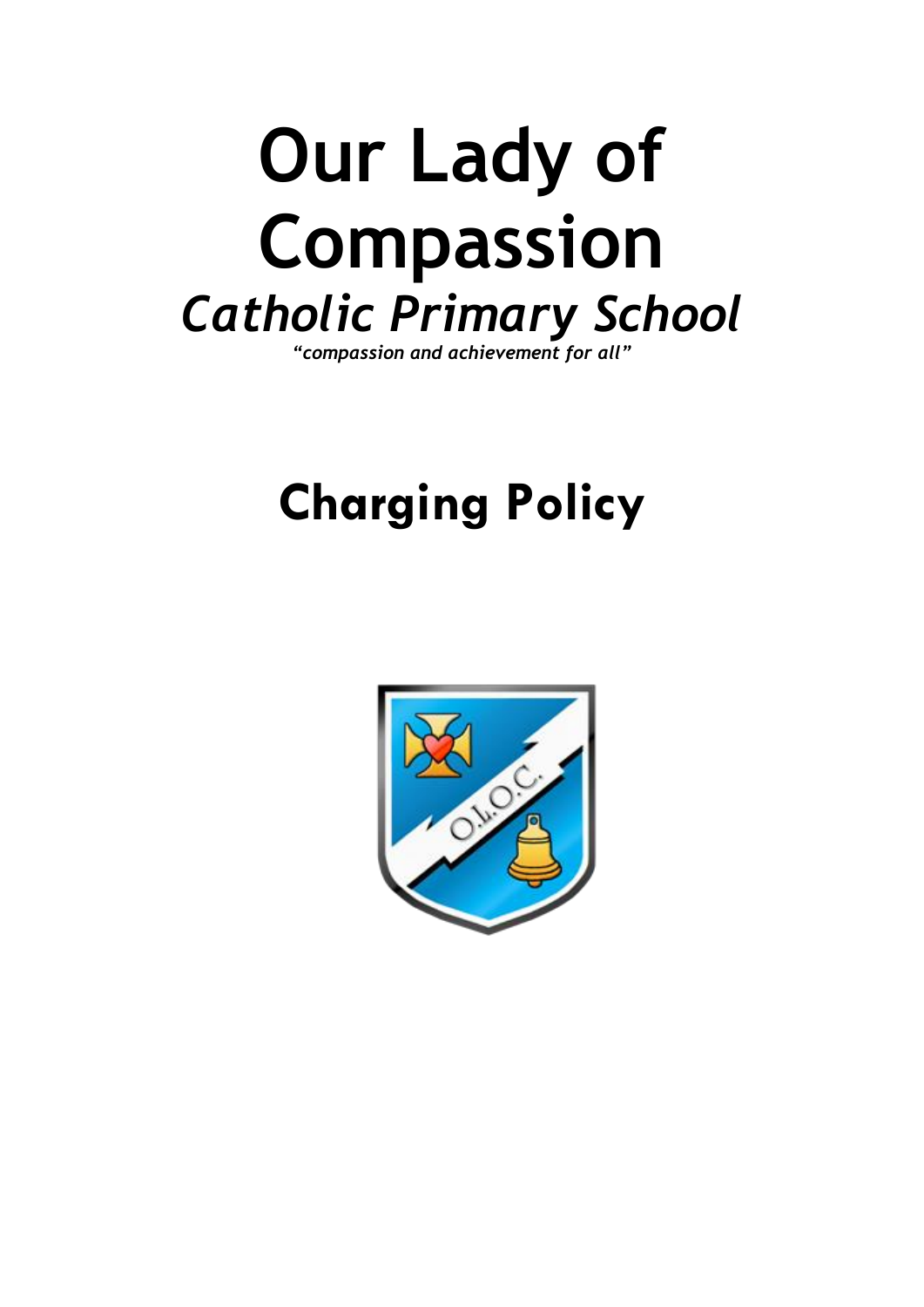# **CHARGING POLICY**

No charge will be made for education which is provided within the normal school time. However, where classes are involved in educational day visits, a voluntary contribution is requested from parents but no child will be excluded from any such visit if their parents have not made any contribution.

In the case of a residential visit made in school time, children will be asked for the cost of their stay at the Centre.

# **METROPOLITAN BOROUGH OF SEFTON EDUCATION COMMITTEE**

# **CHARGING FOR SCHOOL ACTIVITIES: AUTHORITY POLICY**

## **General**

1. Education provided by any maintained school for its registered pupils shall be free of charge if it takes place during school hours except that a charge may be made of individual tuition in playing any musical instrument unless it forms part of the syllabus for a prescribed public examination or is provided as part of the National Curriculum.

# **NB The 1993 Act allowed charging for pupils in groups of no more than four (Para 280).**

#### **Materials**

2. Neither the pupil nor this parents shall be required to pay for, or to supply, any materials, books, instruments, or other equipment for use in connection with education provision during school hours, except that schools may charge for, or require the supply of, ingredients and materials for practical subjects such as D&T, if parents have indicated in advance a wish to own the finished product.

#### **Examination Fees**

- 3. No charges will be made for entry fees for prescribed public examinations for which registered pupils are being prepared at a school. This includes resitting such an examination.
- 4. Charges will be made in the following circumstances. The list is not necessarily exhaustive and will be subject to further review:
	- Entry fee for any examination for which the pupil has not been prepared by the school.
	- Where the preparation provided by the school enables a pupil to enter two or more examinations, the pupil shall be charged the entry fee(s) for any examinations, in excess of one. Where fees vary the pupil shall be charged for the higher fees.